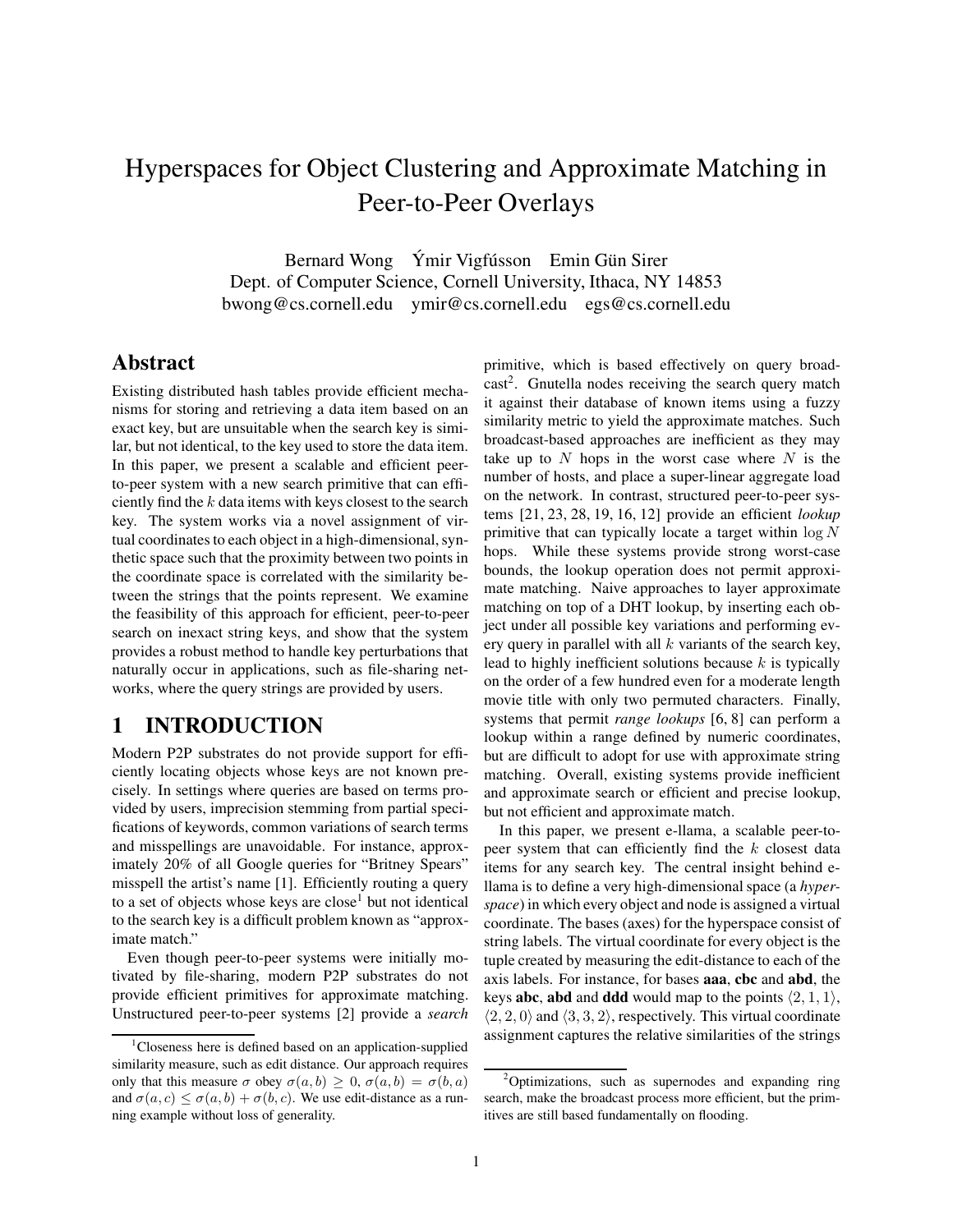through the edit-distances to the axis labels.

An efficient algorithm, based on small-worlds [13], for navigating this multi-dimensional hyperspace enables ellama to quickly identify approximately matching objects. E-llama assigns a random location in hyperspace to each overlay node, and each node maintains the set of objects for which it is the closest node. Every node also keeps track of other nodes in concentric rings of exponential radii. E-llama routes a query to the closest node for a target coordinate by greedily determining the peer in its rings that is closest to the target coordinate and forwarding the query. Each forward brings the query closer to the target coordinate and to a node with more information in the proximity of the targeted region than the previous node. This protocol converges to the closest node in  $O(\log N)$ hops with high probability. Once the target node has been located, the search expands in a sphere around the target until k matching objects are found.

Overall, this paper makes three contributions. First, it describes a new technique for constructing a synthetic space in which similar keys are clustered. Second, it describes a scalable and efficient protocol for mapping this space to nodes and routing queries to nodes, yielding a DHT with an approximate match primitive. Finally, it demonstrates the feasibility of the system and analyzes the effects of various system parameters.

### **2 HYPERSPACE**

### **2.1 Basis Selection**

Creating a hyperspace that can provide fine-grain differentiation of different objects requires a careful selection of string labels as dimension bases (axes). In e-llama, the virtual coordinate of every object is the tuple created from its edit-distance to each of the axis labels. In essence, axis labels act as anchor points, and each component of an object's coordinate provides the distance of the object from that anchor point. Much like the Post Office metric on normed vector space [3], the distance from each anchor point clusters similar objects to the extent differentiable by that axis label, assigning them similar coordinates. However, a poor selection or an insufficient number of bases can assign similar coordinates to even dissimilar objects. For example, if axis labels are random strings, it is likely that each label will have a very similar editdistance to any real English string of the same length. A careful selection of the axis labels is important, as the labels define the hyperspace in which keys will be clustered.

Labels that have some similarity to the actual objects in the system can help accentuate the differences in dissimilar objects. Intuitively, given sufficient labels, each object has a high probability of resembling some labels, the set of which is different and distinct from the set of labels resembling dissimilar objects. This intuition leads to simply

selecting axis labels from actual objects. For example, in a deployment with movie titles as objects, a small random sampling of movie titles can serve as a set of axis labels. Once selected, axis labels do not need to change as long as the distribution of object names is relatively stable.

In addition to the selection of axis labels, the number of dimensions also plays an important role in creating an effective hyperspace for differentiating dissimilar objects. Increasing the number of bases should, intuitively, widen the separation of coordinates between dissimilar strings as it becomes increasingly unlikely for them to have the same edit-distance to a large number of independently chosen axis labels. The cost of additional bases is low, requiring only minimal increases in string storage and bandwidth. As we will see later in section 4, increasing the number of bases significantly improves the distinguishing power of the hyperspace yet incurs relatively little overhead.

Note that the Euclidean distance between the coordinates for two strings  $s_1$  and  $s_2$  is loosely related to the edit-distance between these two strings. In the worst case, these two strings might require  $n = ||s_1||$  =  $||s_2||$  many insertions, deletions and replacements from the axis labels, and hence share the same coordinate, and the edit-distance between  $s_1$  and  $s_2$  might be  $2n$ . This bound forces proximity between related strings, and proper choice of independent axis labels forces dissimilar strings to acquire divergent coordinates in practice, as we show later in section 4.

#### **2.2 Node ID Assignment**

Similar to objects, nodes are assigned coordinates in hyperspace. Much like DHTs, each e-llama node is responsible for storing the set of objects for which it is the closest node. The assignment of node coordinates involves a subtlety. While any random assignment of coordinates to nodes will lead to a correct system that will work, the strong result that assures that routing will be performed in  $O(\log N)$  hops [26] requires that nodes be distributed in hyperspace according to the same distribution as objects. To ensure that this is the case, node IDs in e-llama are determined by random sampling. Each node independently selects a random object name, determines its coordinate, and adopts that location as its identifier. Nodes ensure uniqueness by detecting coordinate collisions at join time. As in axis labels, node coordinates do not need to change as long as the distribution of object coordinates remains relatively stable.

# **3 ROUTING FRAMEWORK**

The basic e-llama routing framework relies on multiresolution rings to organize peers, a ring membership replacement scheme to maximize the usefulness of ring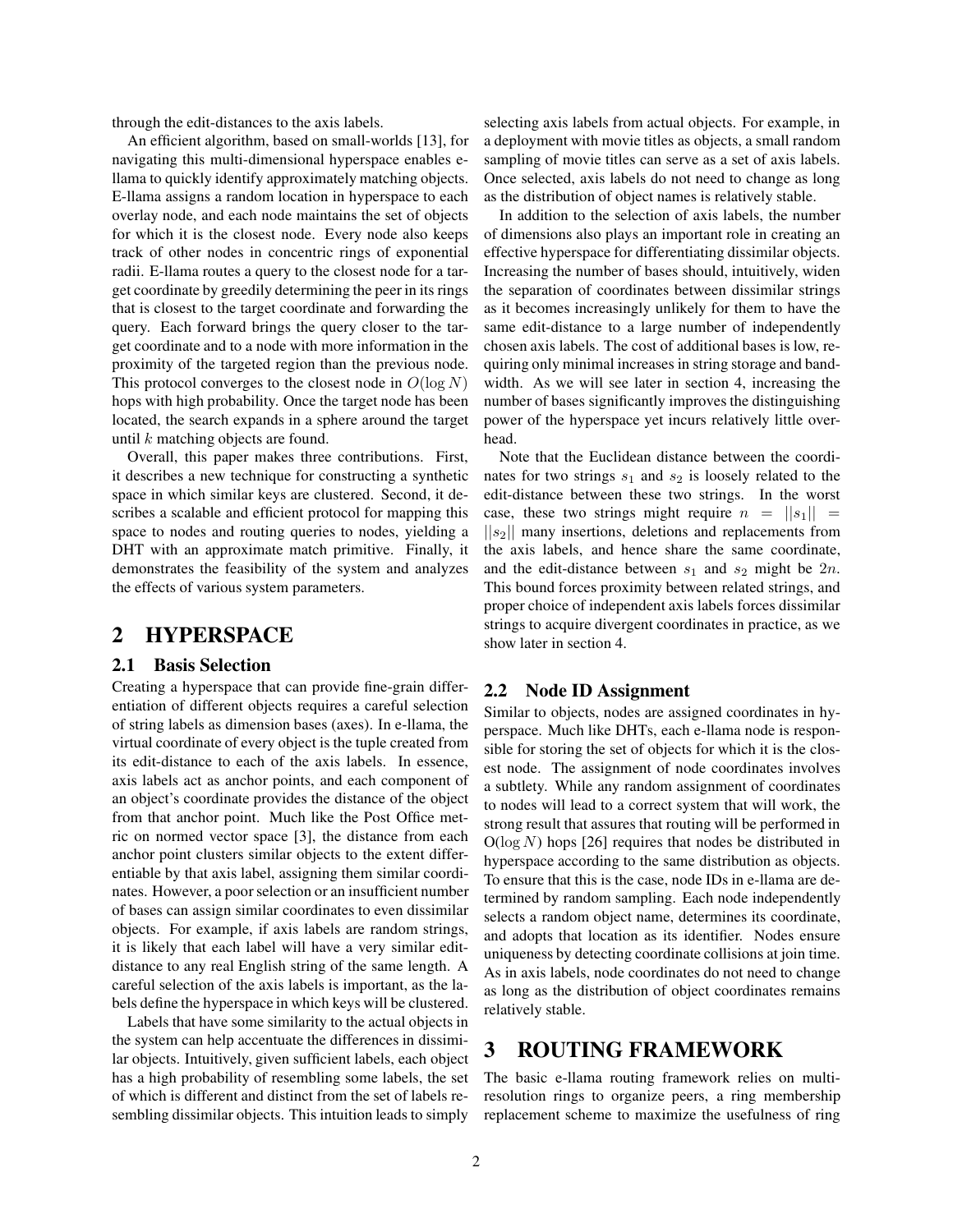members, and a gossip protocol for node discovery and membership dissemination. Finding the  $k$  data items with keys closest to the search key involves two phases. First, a multi-hop query routing protocol finds the closest node to the search key. Once the closest node is found, it recursively queries its nearby peers to determine the  $k$  closest data items.

#### **3.1 Multi-Resolution Rings**

The intuitive reason for the multi-resolution ring structure for organizing peers is to provide each node with near authoritative information on nodes that are near it, but also provide a sufficient number of out-pointers to far-away nodes to allow large hops and facilitate rapid search. Each e-llama node organizes its peers into a set of concentric rings centered on itself, where the ring distance is a measure of its Euclidean distance to the node. The ith ring has inner radius  $r_i = \alpha s^{i-1}$  and outer radius  $R_i = \alpha s^i$ , for  $i > 0$ , where  $\alpha$  is a constant, s is the multiplicative increase factor, and  $r_0 = 0$ ,  $R_0 = \alpha$  for the innermost ring. Each node keeps track of a finite number of rings; all rings  $i > i^*$  for a system-wide constant  $i^*$  are collapsed into a single, outermost ring that spans the range  $[\alpha s^{i*}, \infty]$ .

#### **3.2 Ring Membership Management**

The number of nodes per ring,  $p$ , represents a trade-off between accuracy and overhead. A large p allows each node to retain more information for better route selection during query routing, but requires additional overhead in both memory and bandwidth. The utility of a ring member is in relationship to the amount of diversity it can provide to the ring. For each ring, the node retains  $p+l$  members, where l is a constant number of additional nodes that serve as potential ring candidates for use in the next ring membership selection process. During ring membership selection, an infrequent periodic event, the subset of  $p$  nodes from the  $p + l$  members that forms a polytope with the largest hypervolume based on their coordinates are kept as ring members.

#### **3.3 Gossip Based Node Discovery**

A standard anti-entropy push protocol [10] provides node discovery and dissemination between e-llama nodes. At each gossip round, an e-llama node collects a random selection of its ring members, and sends this collection to a random member in each of its rings. The receiving node contacts each peer in the collection to discover their coordinates, and these peers are then stored as potential replacement for the node's current primary ring members.

#### **3.4 Query Routing**

Locating the closest node to the search key, the first phase in finding the  $k$  closest data items, involves a multi-hop



**Figure 1**: The relative rank of the actual string across different number of character exchanges. Less than 0.02 of the total entries need to be searched on average before finding the actual string for query strings with up to 5 characters exchanged.

search where each hop exponentially reduces the distance to the closest node. On receiving a query, an e-llama node determines its closest peer to the search key's coordinate. If the closest peer is closer to the key than the current node by some threshold, the node forwards the query to the peer. Otherwise, the node selects the closest peer or itself, whichever is closer to the key, as the closest node. This query routing protocol can find the closest node in  $O(\log N)$  hops with high probability [25].

#### **3.5 K-Clustering**

Once the closest node to the search key is found, e-llama determines all objects within a sphere centered around the key's coordinate, expanding the sphere until the  $k$  closest data items are inside. The protocol begins with the closest node asking all its neighbors within a distance of  $h$  from the search key's coordinate to recursively determine the  $k$ closest data items using the same query ID. Given that a node only responds to a search request once per query ID, the recursion terminates when all nodes within the sphere returns what each thinks is the k closest data items. The closest node receives up to  $k$  data items from each of its peers within the sphere, and determine the k actual closest items. The protocol repeats with a larger sphere if there are less than  $k$  data items within the previous sphere.

# **4 EVALUATION**

We evaluate e-llama by applying it to synthetic searches based on the NetFlix database [4], which consists of a listing of 17770 movie titles. The first test consists of 1000 randomly chosen movie titles with a small number of characters exchanged to simulate typos and spelling variations. For the second test, 6552 randomly selected movie titles were modified with real human typos and misspellings from the Searchspell database [5].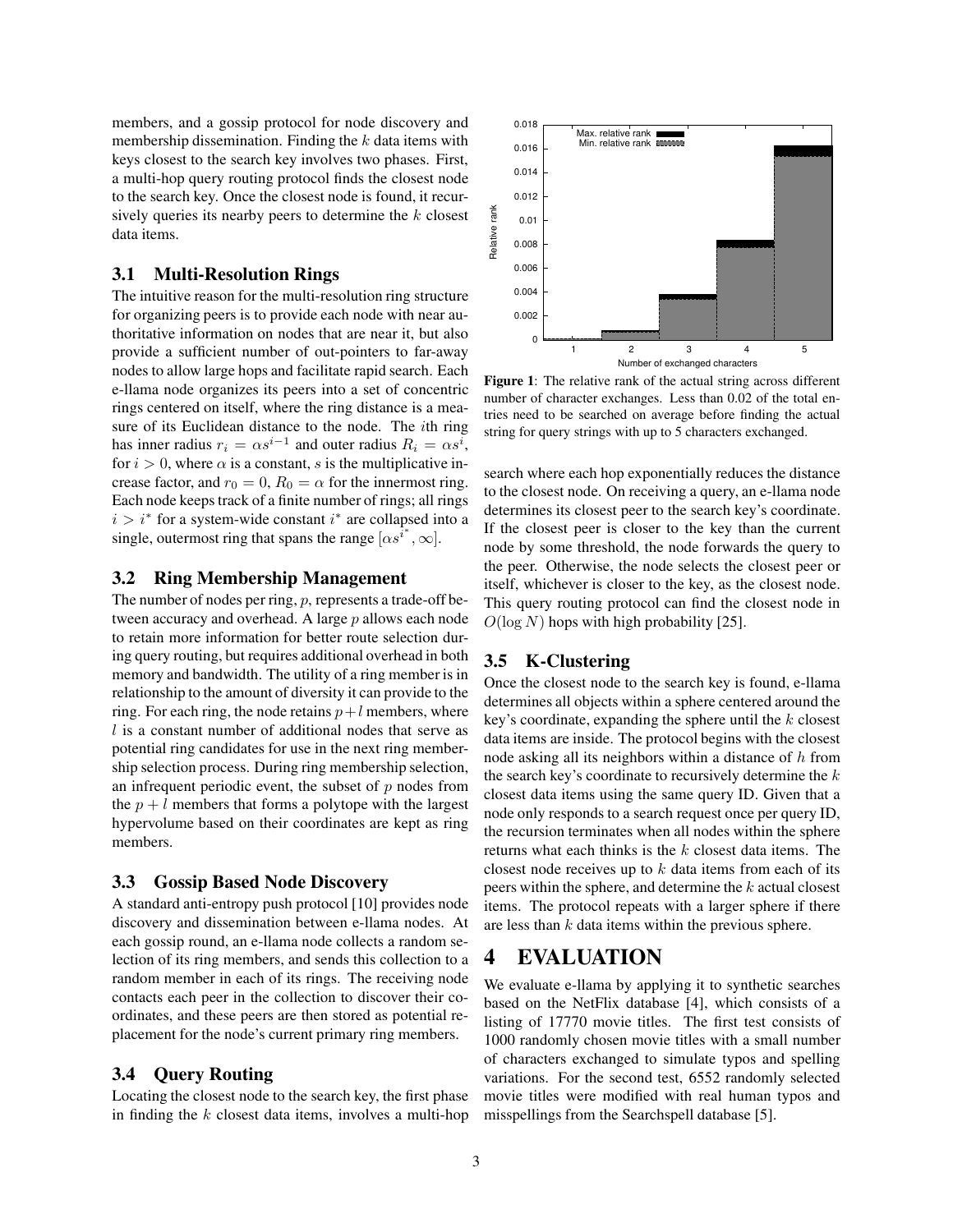

**Figure 2**: The relative rank of the actual string across different number of dimensions. A small increase in the number of dimensions can dramatically improve the relative rank.



**Figure 3**: The relative rank of a movie title to one with human typos across different number of dimensions. As before, the relative rank decays rapidly as the number of dimensions increases.

We investigated several schemes for axis label selection which includes using random strings of both short and long length, using random English strings taken from a dictionary, and using randomly chosen titles from the movie database. We found that using movie titles as axis labels consistently outperforms the other two schemes, and use it exclusively for the rest of the evaluation.

We evaluate the effectiveness of e-llama's approximate match using the relative rank of the original string in the search results for the modified query string. We order the results of the approximate match based on the Euclidean distance of coordinates we defined earlier. Thus, if the original string has the lowest Euclidean distance to the query string, its absolute rank is 1; the absolute rank is 2 if one other string is closer to the query string, and so forth. The relative rank is the rank divided by the total number of movie titles in the database. Relative rank captures the average cluster size necessary to contain the desired object and thus the percentage of results that a user must check before locating the intended object. Since several titles commonly share the same distance to a modified query string, we show both the lowest and highest relative rank of the original string.

We first examine the change in relative rank from different numbers of perturbations to the original movie title. In this experiment, the number of dimensions is fixed at 20. Figure 1 shows that increasing the number of modifications significantly increases the difficulty of the problem. With five characters exchanged, the actual object has an average relative rank less than 0.02. In other words, the object resides within a cluster that contains less than two percent of the total number of movies on average. For perturbations of only one character, the average cluster size is less than 0.01 percent of the number of movie titles. These results suggest that the e-llama technique can return a very small cluster that nevertheless contains the

desired object, even with very few dimensions in the hyperspace. A small cluster size limits the number of results the users must manually look through to find their actual object. A less encouraging result is the exponential growth in the relative rank from the linear increase in the number of perturbations.

Fortunately, Figure 2 shows that the relative rank also decreases exponentially with a linear increase in the number of dimensions. In this experiment, we fix the number of perturbations at two. With only one dimension, the relative rank is nearly 0.14. This suggests that the approximate string matching problem is not well suited to solutions using distributed hash tables which are restricted to a one dimensional space. However, with a modest increase from one to five dimensions, the relative rank falls significantly to approximately 0.01. The same phenomenon can be seen in Figure 3. The experiment consists of 6552 randomly selected movie titles, each of which has 80% of its words replaced by a mistyped or misspelled version from the Searchspell database [5] of human typos and spelling errors. On average, the edit distance between the queries and the actual titles is 4.9. In this setting, an increase from one to five dimensions decreases the relative rank to below 0.02. Additional dimensions require only small and inconsequential increases in bandwidth and computational overhead for most practical applications. Applications that receive search strings with a high number of perturbations can simply configure their deployment with a higher number of dimensions in order to arrive at their desired average relative rank.

# **5 RELATED WORK**

E-llama is a distributed hash table that provides a novel approximate match primitive. It differs from previous DHTs [21, 23, 28, 19, 16, 12], which support only precise lookups.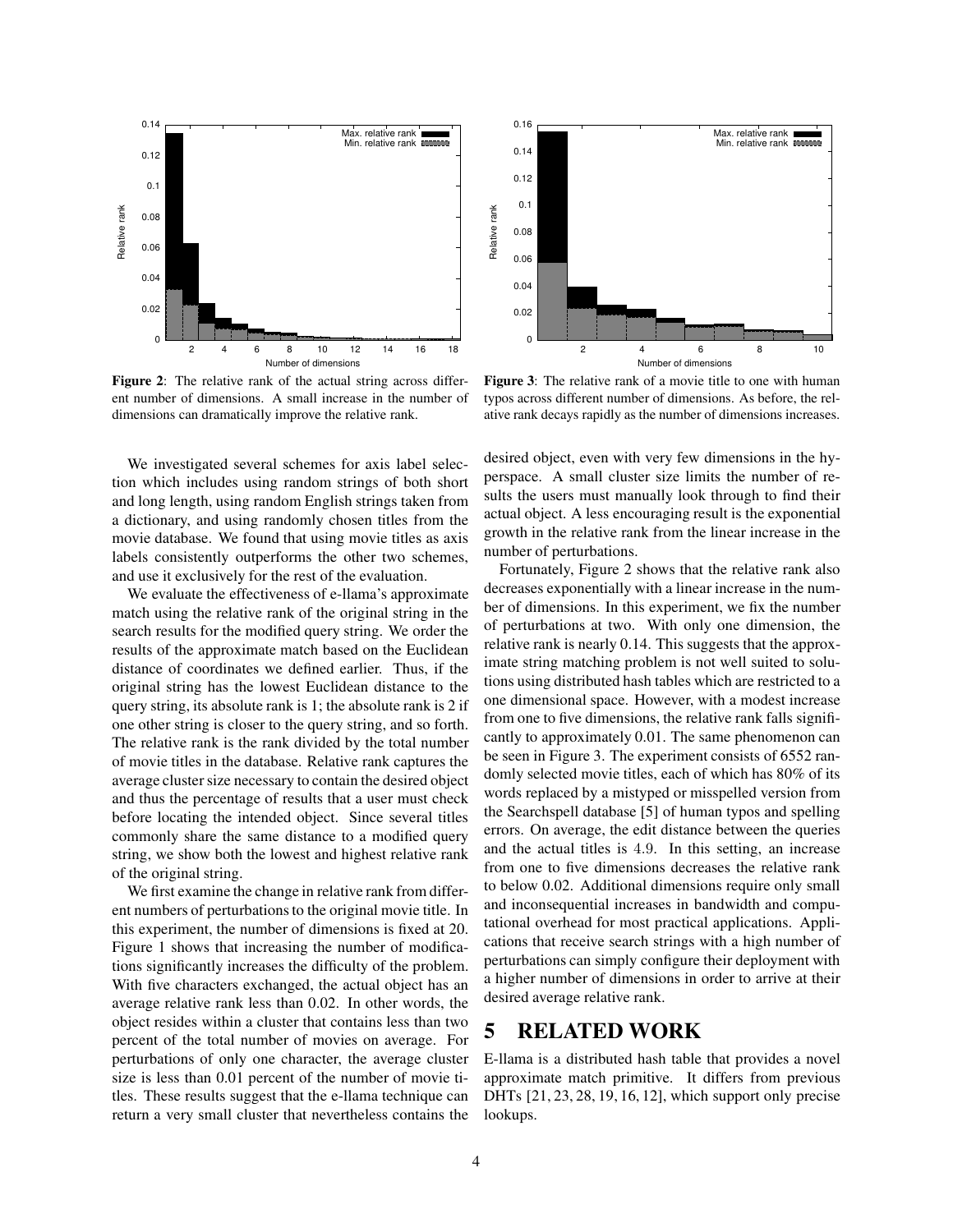The high dimensional hyperspace in e-llama is similar conceptually to virtual coordinate schemes for estimating inter-node latencies [17, 9, 14, 24, 22, 18]. However, increasing the number of dimensions entails very little associated cost in e-llama as the coordinates are completely synthetic and do not require network pings for assignment. The low cost of coordinate assignment and comparison also renders expensive techniques for reducing dimensions unnecessary.

Query routing in e-llama most closely resembles routing in Meridian [25], Small-World networks [13], and CAN [20]. In CAN, each node knows its immediate closest neighbor in each of the dimensions and greedily routes to the destination. However, border cases in dealing with churn makes CAN difficult to implement and deploy in practice. Small-World networks introduce long links between peers to reduce the number of routing hops to  $O(\log^2 N)$ . The query routing in e-llama is similar to Small-World network routing but reduces the number of hops to  $O(\log N)$  by introducing additional structure. Meridian uses a similar multi-resolution ring structure as e-llama, but focuses on operating in non-grid like metric spaces and has no notion of absolute position of any of the nodes.

Efficient similarity comparison of strings are typically based on sampling techniques [11, 7, 15], where portions of a string represent the entire string. In these techniques, each string is broken down into a number of overlapping sub-strings of fixed length and each individual sub-string is hashed. A consistent sampling of approximately  $k$  substring hashes is taken from each string as fingerprints, and the *resemblance* of two strings is the number of shared sub-strings in the fingerprint, divided by the total number of unique sub-strings from the fingerprints. These schemes differ from e-llama as they require a centralize system for performing string comparison, where e-llama provides a distributed and peer-to-peer solution.

In [27], the authors use the Soundex algorithm to encode keywords by their phonemes before indexing them in a DHT. Unlike edit distance, Soundex is appropriate only for English keywords and is not effective against typing errors.

# **6 SUMMARY**

In this paper, we described a new technique for efficient approximate matching in peer-to-peer overlays. The technique is scalable, efficient, and of immediate applicability to domains, such as peer-to-peer filesharing, where query terms are provided by users and require an approximate match against objects in the system. More generally, we presented an object clustering technique based on creating a synthetic, high-dimensional space and assigning coordinates to objects in this space where Euclidean distances capture similarity. Given appropriately chosen axis labels,

such a mapping can facilitate the identification of similar objects. We showed how coupling such a space with an efficient search function based on small-worlds can yield an efficient and scalable system. This overall approach may be applicable to other domains where a similarity-based clustering of objects is desired.

### **References**

- [1] Britney Spears Spelling Correction. http://www.google.com/jobs/britney.html.
- [2] Gnutella. http://www.gnutella.com/.
- [3] Metric Space. http://en.wikipedia.org/wiki/Metric\_space.
- [4] Netflix Prize. http://www.netflixprize.com.
- [5] Searchspell. http://www.searchspell.com/typo/.
- [6] A. Bharambe, M. Agrawal and S. Seshan. Mercury: Supporting Scalable Multi-Attribute Range Queries. In *ACM Special Interest Group on Data Communications*, Portland, Oregon, August 2004.
- [7] A. Broder, S. Glassman and M. Manasse. Syntactic Clustering of the Web. In *World Wide Web Conference*, Santa Clara, California, April 1997.
- [8] A. Crainiceanu, P. Linga, J. Gehrke and J. Shanmugasundaram. Querying Peer-to-Peer Networks Using P-Trees. In *Workshop on the Web & Databases*, Paris, France, June 2004.
- [9] F. Dabek, R. Cox, F. Kaashoek and R. Morris. Vivaldi: A Decentralized Network Coordinate System. In *ACM Special Interest Group on Data Communications*, Portland, Oregon, August 2004.
- [10] A. Demers, D. Greene, C. Hauser, W. Irish, J. Larson, S. Shenker, H. Sturgis, D. Swinehart and D. Terry. Epidemic Algorithms for Replicated Database Maintenance. In *ACM Symposium on Principles of Distributed Computing*, Vancouver, Canada, August 1987.
- [11] N. Heintze. Scalable Document Fingerprinting. In *USENIX Workshop on Electronic Commerce*, Oakland, California, November 1996.
- [12] F. Kaashoek and D. Karger. Koorde: A Simple Degree-Optimal Distributed Hash Table. In *International Workshop on Peer-to-Peer Systems*, M. F. Kaashoek and I. Stoica, ed., Springer Lecture Notes in Computer Science 2735, Berkeley, California, February 2003.
- [13] J. Kleinberg. The Small-World Phenomenon: An Algorithmic Perspective. In *ACM Symposium on Theory of Computing*, Portland, Oregon, May 2000.
- [14] H. Lim, J. Hou and C. Choi. Constructing Internet Coordinate System Based on Delay Measurement. In *Conference on Internet Measurement*, Miami Beach, Florida, October 2003.
- [15] U. Manber. Finding Similar Files in a Large File System. In *USENIX Winter Technical Conference*, San Francisco, California, January 1994.